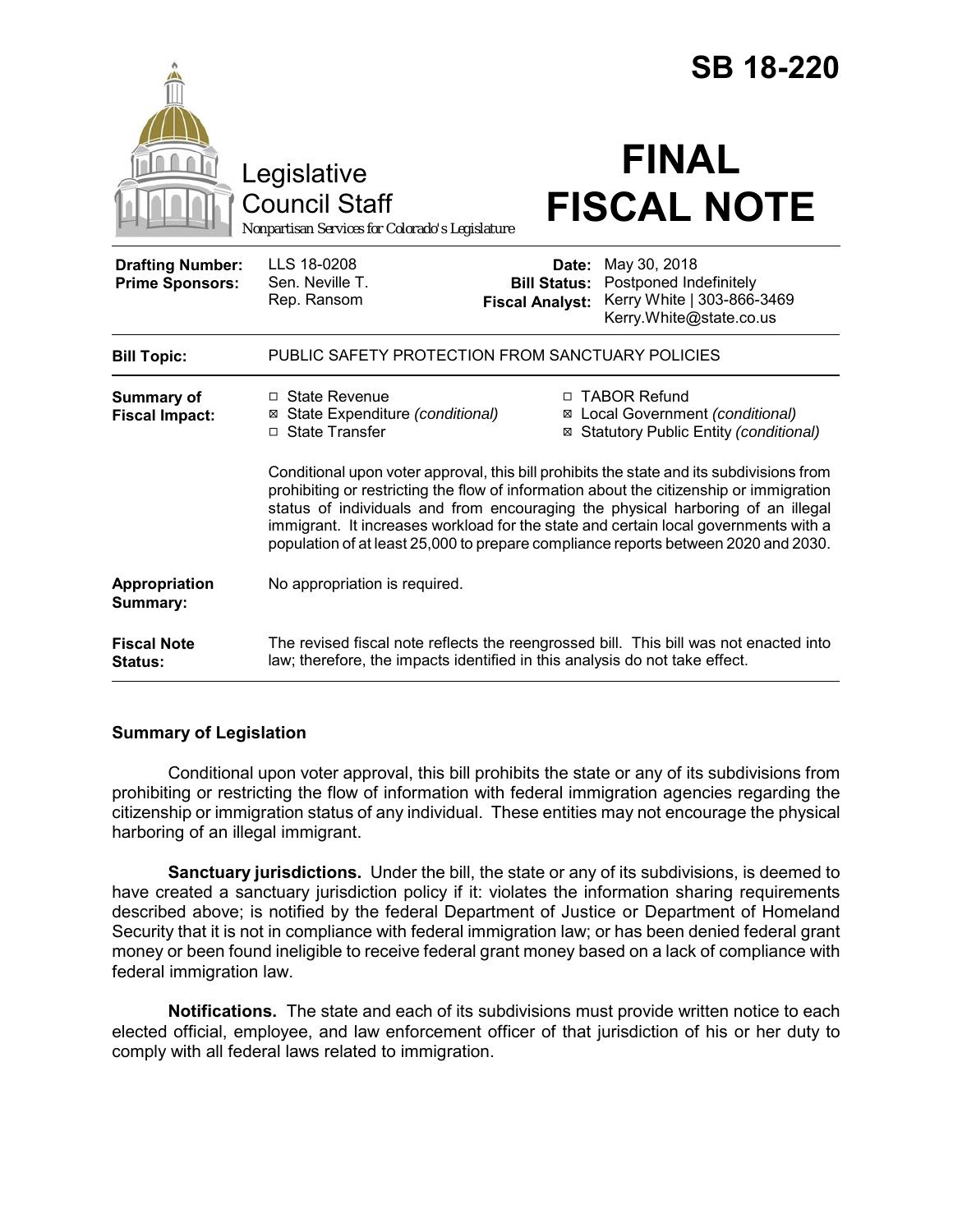May 30, 2018

**Compliance reporting.** On or before January 1, 2020, and each January 1 thereafter through January 1, 2030, the state and each county, city and county, or municipality having a population of at least 25,000 people must submit a written report and affirmation of compliance to the Department of Public Safety (DPS). On or before April 1, 2020, and each April 1 thereafter through 2030, the DPS must submit an annual report compiling this information to the General Assembly.

# **State Expenditures**

Conditional upon voter approval, the bill increases costs and workload for state agencies, including institutions of higher education, to make the required notifications to elected officials, employees, and law enforcement officers. Workload also increases for affected state agencies to prepare compliance reports and for the DPS to produce an annual report for the General Assembly. Finally, workload and costs may increase for the Department of Law if it is asked to consult with state agencies concerning the bill's requirements. These cost and workload increases can be accomplished within existing appropriations to affected state agencies.

**Election expenditure impact — existing appropriations.** This bill includes a referred measure that will appear before voters at the November 2018 general election. While no additional appropriation is required in this bill, certain election costs are incurred by the state when ballot measures are referred to voters. These costs, paid using existing appropriations, are in two areas. First, current law requires the state to reimburse counties for costs incurred conducting a ballot measure election, paid from the Department of State Cash Fund in the Secretary of State's Office, estimated at \$3.2 million in FY 2018-19. Second, the text and title of the measure must be published in one legal newspaper per county and an analysis of the measure must be included in the Ballot Information Booklet mailed to all registered voter households, paid from the Ballot Analysis Revolving Fund in the Legislative Department, which is estimated to cost \$2.1 million in FY 2018-19. Publication costs will increase by approximately \$115,000 per measure beyond this base amount for any additional referred or initiated measures placed on the ballot.

#### **Local Governments, School Districts, and Statutory Public Entities**

Conditional upon voter approval, the bill increases workload for local governments, school districts, and statutory public entities to make the required notifications to elected officials, employees, and law enforcement officers, and for certain local governments with populations of greater than 25,000 people, to submit compliance reports to the DPS.

To the extent that local governments, school districts, and statutory public entities are not currently complying with federal immigration policy, the bill may increase workload and costs to do so. These impacts have not been estimated.

#### **Effective Date**

The bill was postponed indefinitely by the House State, Veterans, and Military Affairs Committee on May 2, 2018.